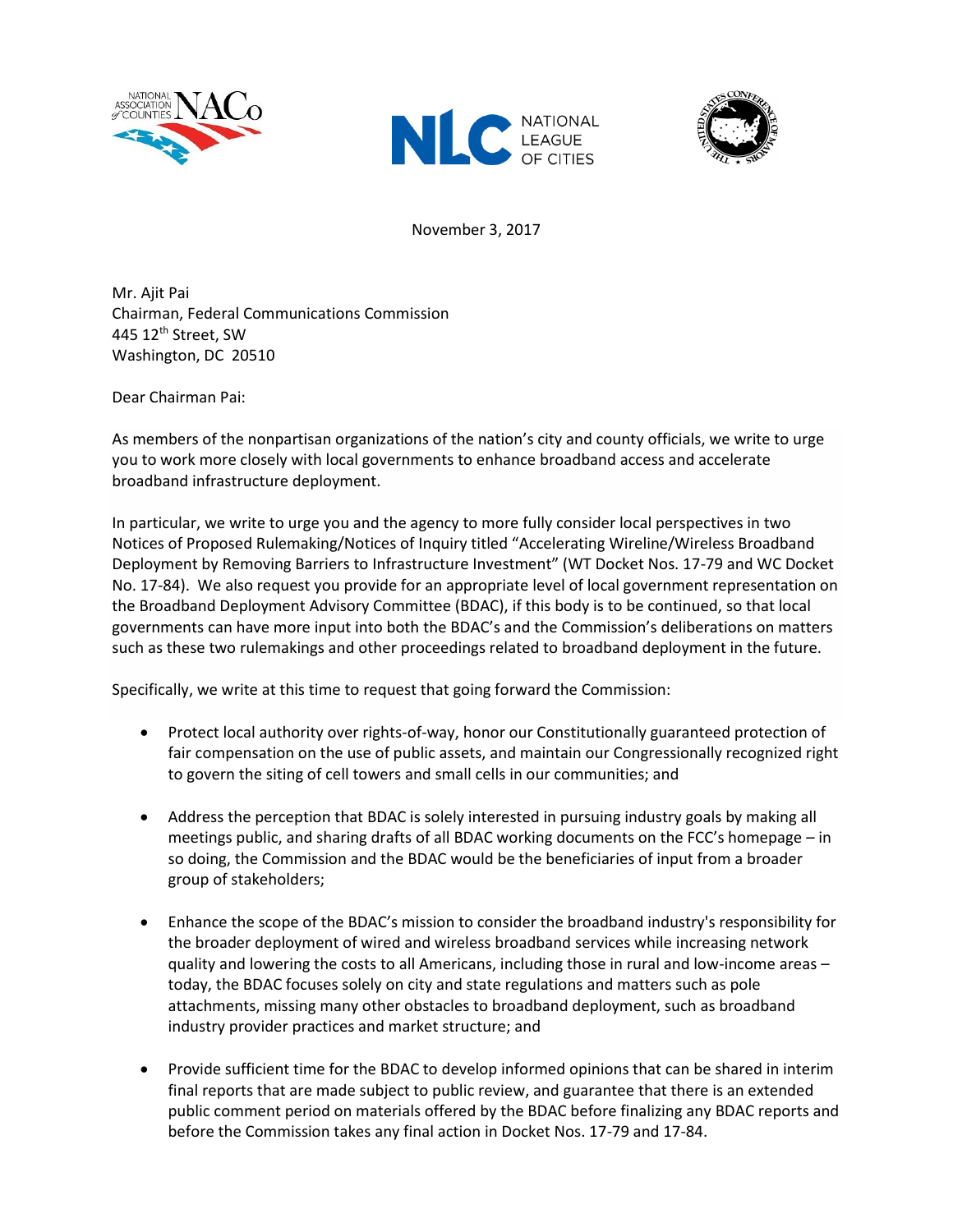Chairman Ajit Pai Page 2 November 3, 2017

By making these changes, the work of the BDAC will be more transparent, data-driven, balanced, forward-looking, and fair. Moreover, because universal access to affordable broadband is so important to our constituents, local elected officials would welcome a BDAC report that outlines the identification of shared challenges and suggested responses for issues such as network-level deployment, design standards, and batch permit processing. We also believe the BDAC would serve the nation well by documenting the need for targeted federal subsidies for building out low-density areas and offering federal grant programs and other resources that allow local governments to replicate successful approaches in other jurisdictions.

Local governments and their elected leaders share your goal of promoting broadband deployment and enhancing access to affordable broadband services. We urge you to work collaboratively and fairly with us in achieving this shared goal.

Respectfully submitted,

Roy Charles Brooks Matt Zone

Roy Charles Brooks President National Association of Counties Commissioner Tarrant County, Texas

Steve Holt Mayor Florence, Alabama

Greg Stanton Mayor Phoenix, Arizona

Marina Brooks City Council Member Sherwood, Arkansas

Mary Casillas Salas Mayor Chula Vista, California

John P. Marchand Mayor Livermore, California

Matt Zone President National League of Cities Councilmember Cleveland, Ohio

Carroll Watson Mayor Lincoln, Alabama

Lioneld Jordan Mayor Fayetteville, Arkansas

Trish Herrera Spencer Mayor Alameda, California

Federal Glover President, Board of Supervisors Contra Costa County, California

Robert Garcia Mayor Long Beach, California

mitch fandread

Mitch Landrieu President The U.S. Conference of Mayors Mayor New Orleans, Louisiana

David Luna Vice Mayor Mesa, Arizona

Susan Norton Communications Director Fayetteville, Arkansas

Liz Gibbons Mayor Campbell, California

Acquanetta Warren Mayor Fontana, California

Eric Garcetti Mayor Los Angeles, California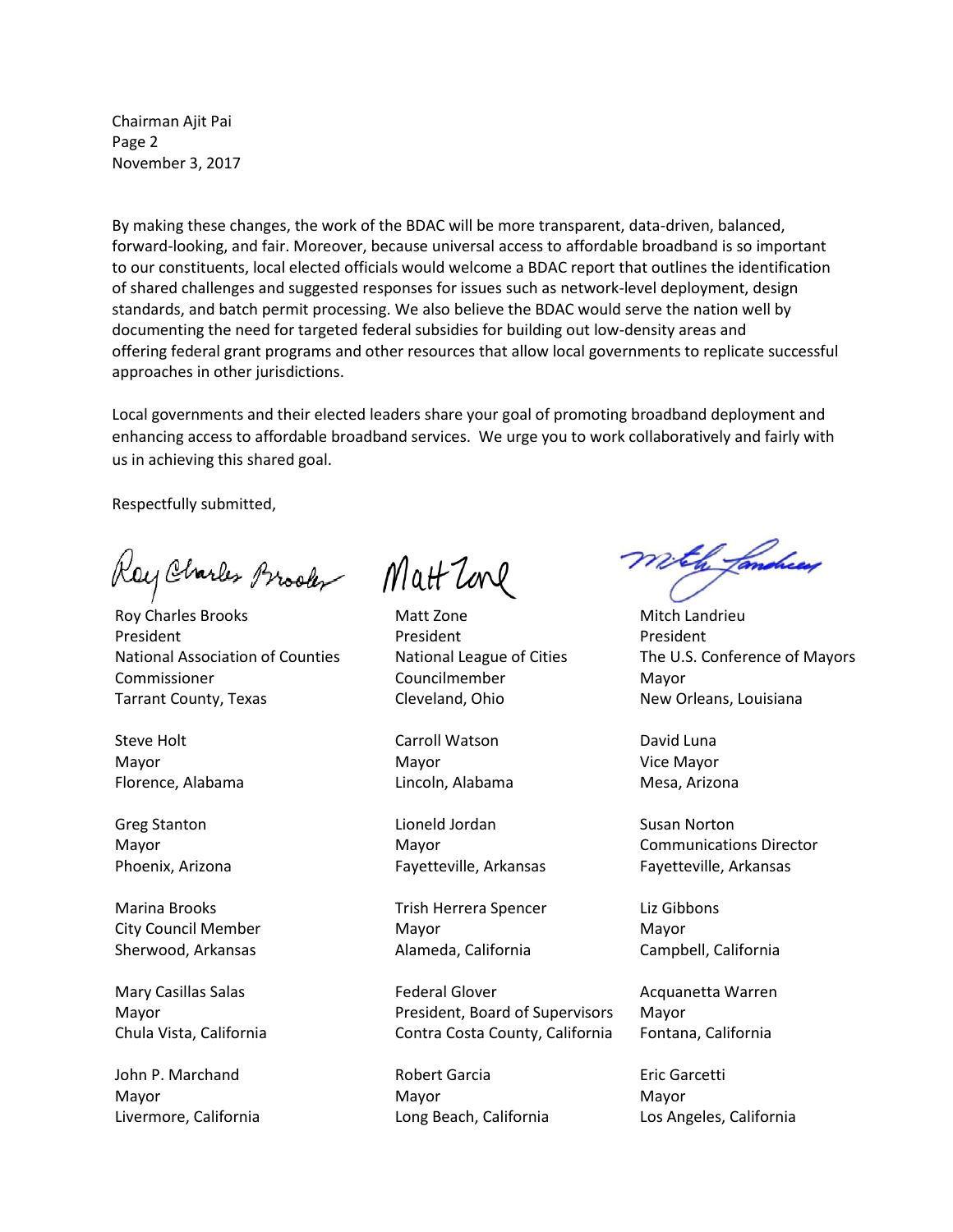Judy Arnold President, Board of Supervisors Marin County, California

Alan L. Nagy Mayor Newark, California

Jerry Thorne Mayor Pleasanton, California

Edwin M. Lee Mayor San Francisco, California

Heidi Harmon Mayor San Luis Obispo, California

Claudia Bill-de la Pena Mayor Thousand Oaks, California

Christopher L. Cabaldon Mayor West Sacramento, California

John Giles Town Manager Elsmere, Delaware

Muriel Bowser Mayor Washington, District of Columbia

Joy Cooper Mayor Hallandale Beach, Florida

Tomas P. Regalado Mayor Miami, Florida

Buddy Dyer Mayor Orlando, Florida Teresa Real Sebastian J.D. Mayor Monterey Park, California

Libby Schaaf Mayor Oakland, California

Darrell Steinberg Mayor Sacramento, California

Sam Liccardo Mayor San Jose, California

James Desmond Mayor San Marcos, California

Patrick J. Furey Mayor Torrance, California

Wyatt Peterson Management Analyst Centennial, Colorado

Eric Thompson Mayor Elsmere, Delaware

Wayne Poston Mayor Bradenton, Florida

Matt Surrency Mayor Hawthorne, Florida

Cal Rolfson Councilman Mount Dora, Florida

Milissa Holland Mayor Palm Coast, Florida Steve Tate Mayor Morgan Hill, California

Sue Higgins Mayor Oakley, California

Jim Ruane Mayor San Bruno, California

Pauline Russo Cutter Mayor San Leandro, California

Ted Winterer Mayor Santa Monica, California

John Heilman Mayor West Hollywood, California

Joe Ganim Mayor Bridgeport, Connecticut

Michael S. Purzycki Mayor Wilmington, Delaware

Teresa Watkins Brown Councilwoman Fort Myers, Florida

Ed Fielding Commissioner Martin County, Florida

Alix Desulme Vice Mayor North Miami, Florida

Frank C. Ortis Mayor Pembroke Pines, Florida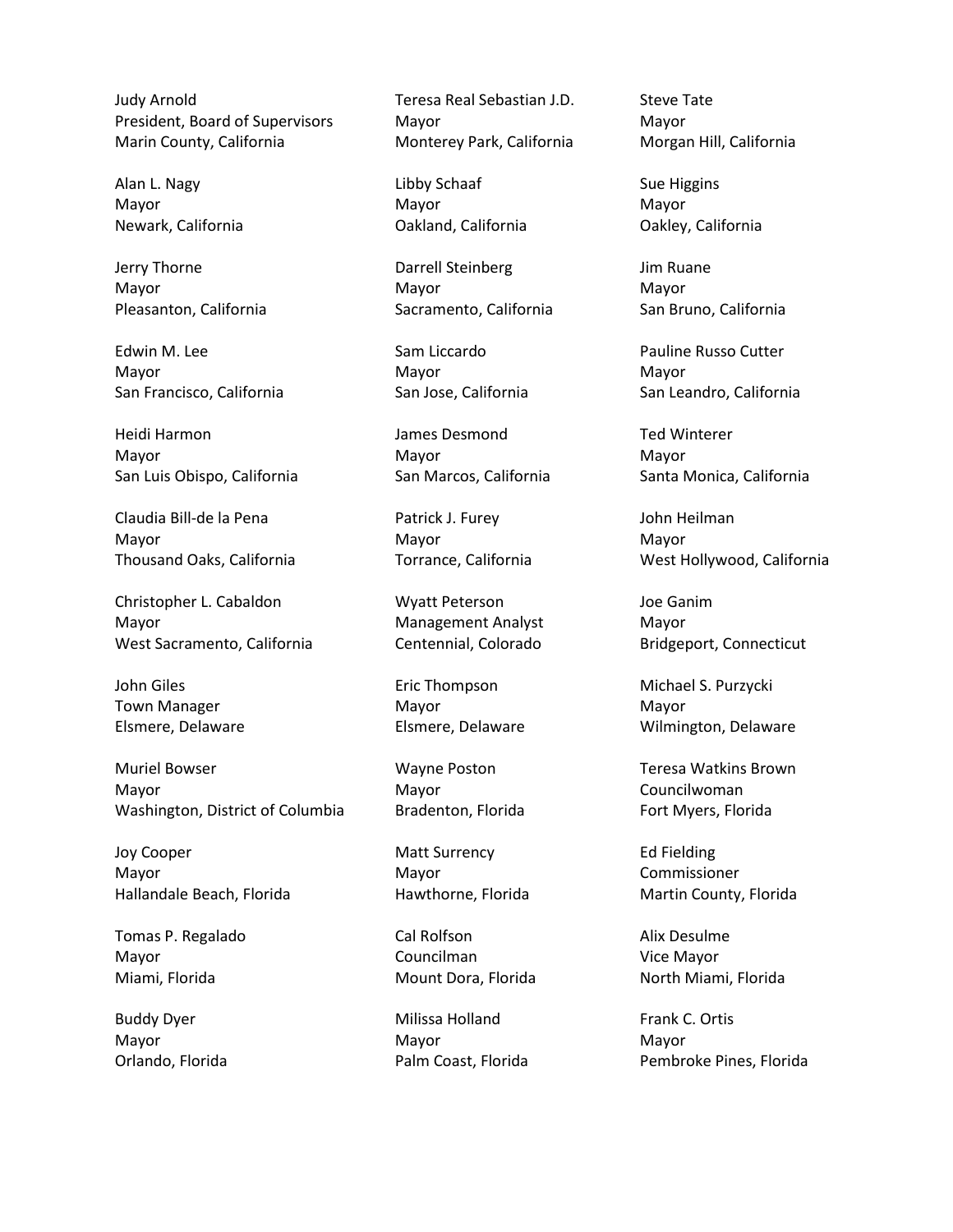Thom Barnhorn Councilor Seminole, Florida

Gil Ziffer Commissioner Tallahassee, Florida

Dorothy Hubbard Mayor Albany, Georgia

Jeff Rader Commissioner Dekalb County, Georgia

Joseph Larsen Clerk of the Board of Commissioners Cassia County, Idaho

John Hamilton Mayor Bloomington, Indiana

Mark Myers Mayor Greenwood, Indiana

Jerry Sechser Alderman Ward 1 Bettendorf, Iowa

Kendal Francis City Manager Coffeyville, Kansas

Thomas Hicks City Clerk Hugoton, Kansas

Robert Conger City Administrator Kechi, Kansas

Gregory DuMars City Administrator Lindsborg, Kansas

Nathan Blackwell Mayor St. Cloud, Florida

Daniel J. Stermer Mayor Weston, Florida

Nancy B. Denson Mayor Athens, Georgia

Philip Goldstein Council Member Marietta, Georgia

Rahm Emanuel Mayor Chicago, Illinois

James Brainard Mayor Carmel, Indiana

Gregory Adamson Alderman Ward 4 Bettendorf, Iowa

Jeff Acton City Administrator Cimarron, Kansas

John McTaggart Mayor Edwardsville, Kansas

Jim Toews Mayor Inman, Kansas

Lou Leone City Administrator Kiowa, Kansas

Nathan Law City Administrator Louisburg, Kansas

Tom Campenni Commissioner Stuart, Florida

Gary Resnick Mayor Wilton Manors, Florida

Kasim Reed Mayor Atlanta, Georgia

Harry Kim Mayor Hilo, Hawaii

William 'Bill' D. McLeod Mayor Hoffman Estates, Illinois

Karen M. Freeman-Wilson Mayor Gary, Indiana

Scott Naumann Alderman Ward 2 Bettendorf, Iowa

Chris Felix IT Manager Coffeyville, Kansas

Larry Paine City Administrator Hillsboro, Kansas

Sid Fleming City Administrator Iola, Kansas

Andy Huckaba Council Member Lenexa, Kansas

Linda Morse Mayor Manhattan, Kansas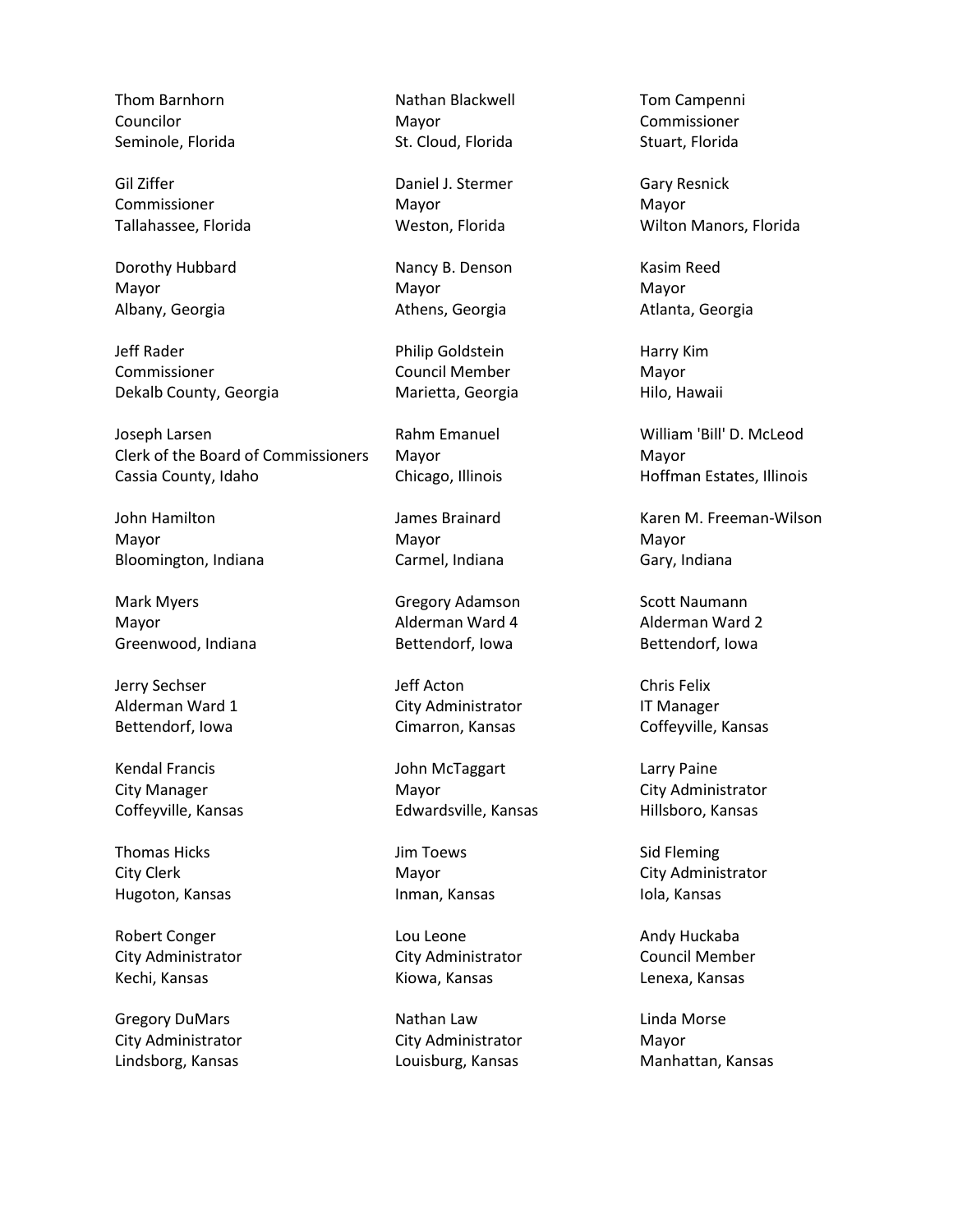Thomas Brown Mayor McPherson, Kansas

Leslie Harvey City Clerk Morland, Kansas

David Morrison Precinct Committeeman Prairie Village, Kansas

Brandon Kenig Council Member Shawnee, Kansas

Greg Fischer Mayor Louisville, Kentucky

Hans Riemer Council Vice President Montgomery County, Maryland

Carlo DeMaria Jr. Mayor Everett, Massachusetts

Tim Willson Mayor Brooklyn Center, Minnesota

Jake Spano Mayor Saint Louis Park, Minnesota

Gene McGee Mayor Ridgeland, Mississippi

Sylvester 'Sly' James Jr. Mayor Kansas City, Missouri

Chris Beutler Mayor Lincoln, Nebraska Nick Gregory City Administrator McPherson, Kansas

Halley Roberson City Administrator Oberlin, Kansas

Laura Wassmer Mayor Prairie Village, Kansas

Terri Pike City Clerk Sylvia, Kansas

Catherine E. Pugh Mayor Baltimore, Maryland

Martin J. Walsh Mayor Boston, Massachusetts

Jon Mitchell Mayor New Bedford, Massachusetts

Elizabeth B. Kautz Mayor Burnsville, Minnesota

Chris Coleman Mayor Saint Paul, Minnesota

Mathew Robinson Mayor Hazelwood, Missouri

Dan Ross Executive Director Missouri Municipal League

Wes Henderson Executive Director Nevada League of Cities Richard Boeshaar Mayor Mission Hills, Kansas

Donald Cawby City Manager Osawatomie, Kansas

Kaye Crawford Mayor Salina, Kansas

Jeremy Willmoth City Manager Winfield, Kansas

Patrick L. Wojahn Mayor College Park, Maryland

Richard J. Kos Mayor Chicopee, Massachusetts

Lee Kilbourn Mayor Auburn, Michigan

Marvin Johnson Mayor Independence, Minnesota

Jo Emerson Mayor and League of Minnesota Cities President White Bear Lake, Minnesota

Eileen Weir Mayor Independence, Missouri

Lyda Krewson Mayor St. Louis, Missouri

Debra March Mayor Henderson, Nevada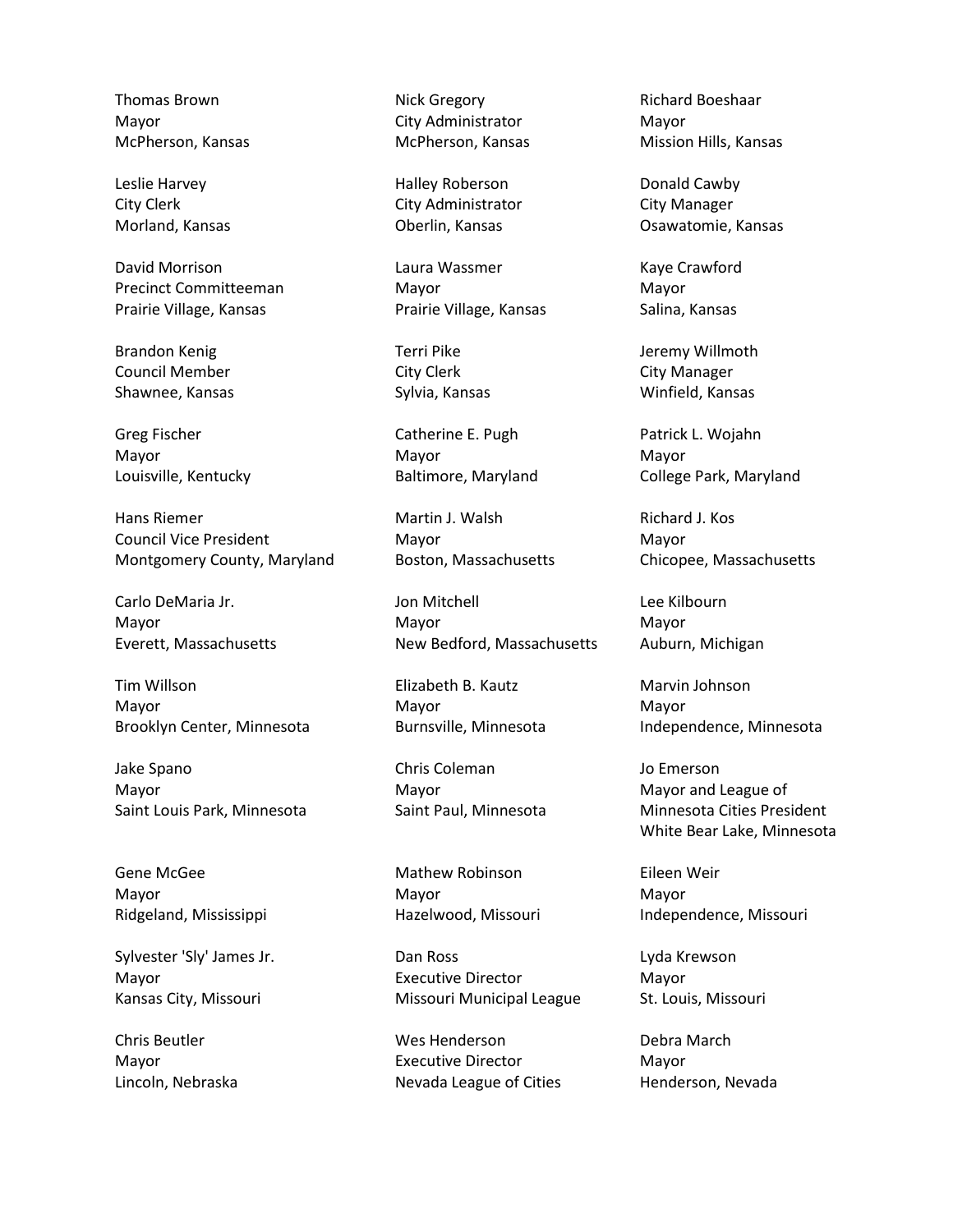Hillary Schieve Mayor Reno, Nevada

Brian C. Wahler Mayor Piscataway, New Jersey

Bill de Blasio Mayor New York, New York

Colleen Conroy Finance Director Albemarle, North Carolina

Donald Duncan City Manager Conover, North Carolina

William 'Bill' V. Bell Mayor Durham, North Carolina

Patrick Taylor Mayor Highlands, North Carolina

Penny Rich Commissioner Vice-Chair Orange County, North Carolina

Stephen Maher Mayor Waxhaw, North Carolina

Greg Godard Executive Director Upper Coastal Plain Council of **Governments** 

Michael Stinziano Council Member Columbus, Ohio

David J. Berger Mayor Lima, Ohio

Michael J. Venezia Mayor Bloomfield, New Jersey

Kathy M. Sheehan Mayor Albany, New York

Lovely A. Warren Mayor Rochester, New York

Owen Squires Director of Information Systems Albemarle, North Carolina

Lance Hight Planning Director Conover, North Carolina

Mark Biberdorf Town Manager Fletcher, North Carolina

TJ Cawley Council Member Morrisville, North Carolina

Bonita Bray Finance Director Sunset Beach, North Carolina

Tracy Rodes Mayor of Town of Webster Webster, North Carolina

Allen Castelloe Town Administrator Windsor, North Carolina

Andrew J. Ginther Mayor Columbus, Ohio

Elaine Gaither Council Member At-Large Oakwood Village, Ohio

Brad J. Cohen Mayor East Brunswick Township, New Jersey

Byron W. Brown Mayor Buffalo, New York

Stephanie A. Miner Mayor Syracuse, New York

Lewis Weatherspoon Mayor Angier, North Carolina

Archer Wilkins Mayor Pro Tempore Creedmoor, North Carolina

Amy Patterson Town Commissioner Highlands, North Carolina

Mark Dorosin Commissioner Chair Orange County, North Carolina

William Pitt Council Member Washington, North Carolina

Michael Bell Councilman Wilson, North Carolina

Dan Horrigan Mayor Akron, Ohio

Nan Whaley Mayor Dayton, Ohio

Craig Thurmond Mayor Broken Arrow, Oklahoma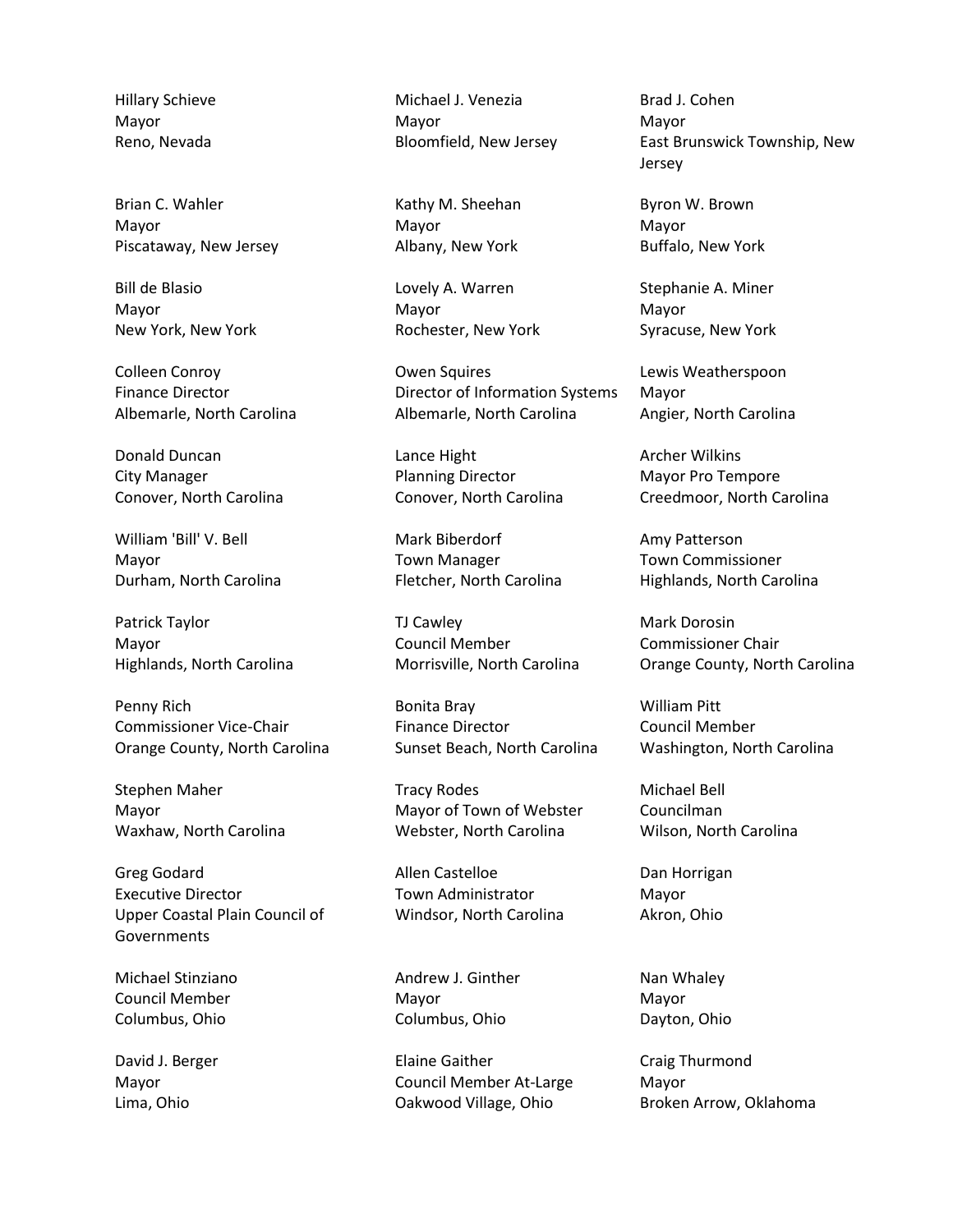Denny Doyle Mayor Beaverton, Oregon

Shane T. Bemis Mayor Gresham, Oregon

John L. Cook Mayor Tigard, Oregon

Matt Pacifico Mayor Altoona, Pennsylvania

Samantha Reiner Supervisor Chadds Ford Township, Pennsylvania

William Peduto Mayor Pittsburgh, Pennsylvania

Stephen K. Benjamin Mayor Columbia, South Carolina

Yvonne Taylor Executive Director South Dakota Municipal League

Jeff Williams Mayor Arlington, Texas

Steve Adler Mayor Austin, Texas

Joe McComb Mayor Corpus Christi, Texas

Keely G Briggs Council Member Denton, Texas

Biff Traber Mayor Corvallis, Oregon

Scott Lazenby City Manager Lake Oswego, Oregon

Jack Howard Commissioner Union County, Oregon

Franklin Harden Supervisor Boalsburg, Pennsylvania

Salvatore J. Panto Jr. Mayor Easton, Pennsylvania

C. Kim Bracey Mayor and Pennsylvania Municipal League President York, Pennsylvania

Thomas Ellenburg City Attorney Myrtle Beach, South Carolina

Kim McMillan Mayor Clarksville, Tennessee

Sheri Capehart Mayor Pro Tempore Arlington, Texas

Karl Mooney Mayor College Station, Texas

Mike Rawlings Mayor Dallas, Texas

Douglas Athas Mayor Garland, Texas Lucy Vinis Mayor Eugene, Oregon

Ted Wheeler Mayor Portland, Oregon

Ed Pawlowski Mayor Allentown, Pennsylvania

Mark Sampogna Borough Council President Borough of Green Tree, Pennsylvania

J Richard Gray Mayor Lancaster, Pennsylvania

David Dockery City Administrator Clarendon, South Carolina

Joseph T. McElveen Jr. Mayor Sumter, South Carolina

Megan Barry Mayor Nashville, Tennessee

Lana Wolff City Council Member Arlington, Texas

Jason Brinkley Cooke County Judge Cooke County, Texas

Chris Watts Mayor Denton, Texas

Sylvester Turner Mayor Houston, Texas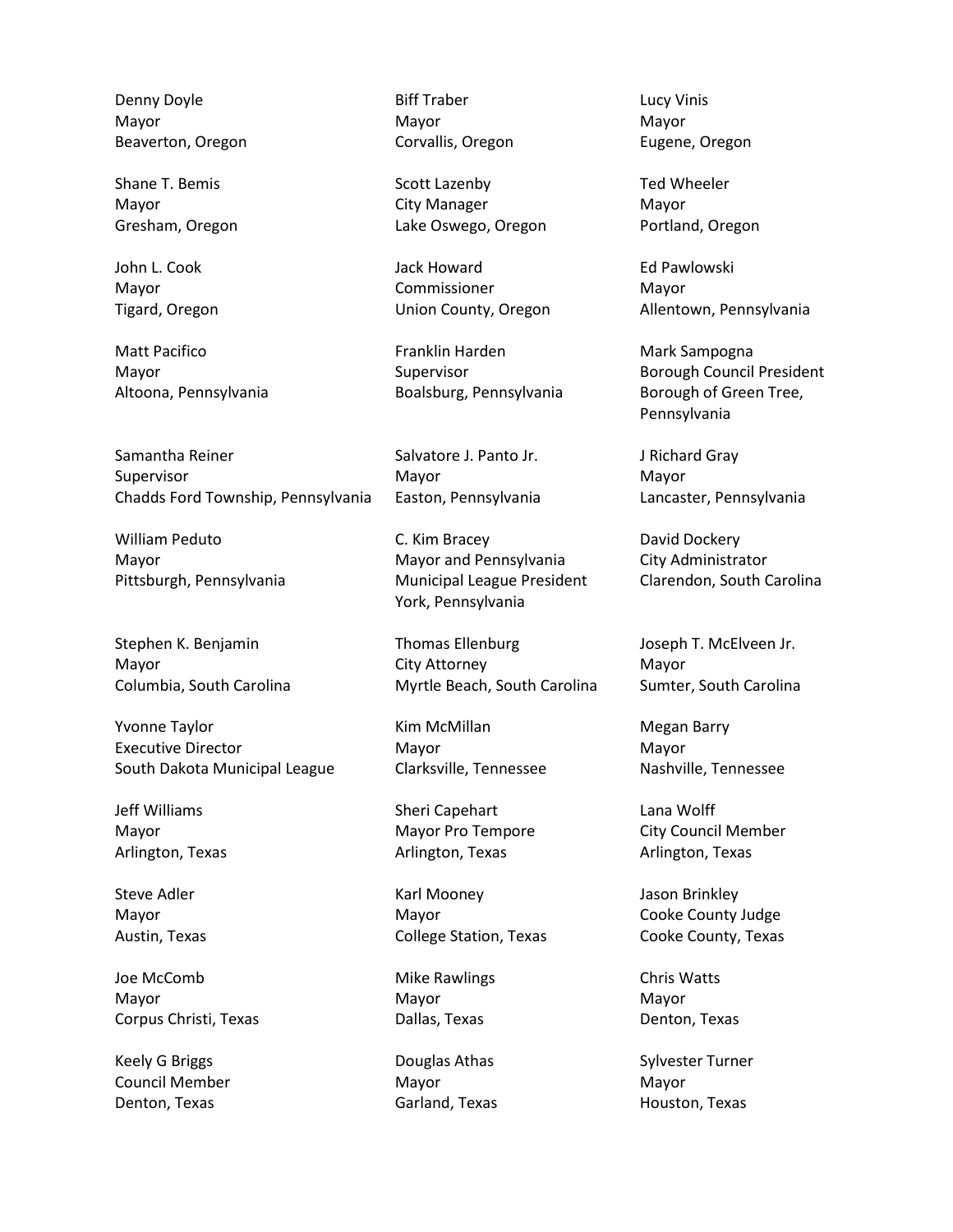Larry Kitchens Mayor Pro Tempore Hurst, Texas

Harry LaRosiliere Mayor Plano, Texas

Barry Condrey Chief Information Officer Chesterfield County, Virginia

Levar Stoney Mayor Richmond, Virginia

Nancy Backus Mayor Auburn, Washington

George Martin Mayor Clyde Hill, Washington

David Baker Mayor Kenmore, Washington

Amy Walen Mayor Kirkland, Washington

Kathy Holder Councilmember Lake Stevens, Washington

Jennifer Gregerson Mayor Mukilteo, Washington

Kathryn Campbell City Councilwoman SeaTac, Washington

Matt Larson Mayor Snoqualmie, Washington William Seiler Mayor Marion, Texas

Tom Daly Mayor Selma, Texas

Anthony Zevgolis Councilor Hopewell, Virginia

Will Sessoms Mayor Virginia Beach, Virginia

Pat Johnson Mayor and Association of Washington Cities President Buckley, Washington

Ray Stephanson Mayor Everett, Washington

Suzette Cooke Mayor Kent, Washington

Andy Ryder Mayor Lacey, Washington

John Spencer Mayor Lake Stevens, Washington

John Marchione Mayor Redmond, Washington

Tim Burgess Mayor Seattle, Washington

Marilyn Strickland Mayor Tacoma, Washington James Jeffers City Manager Nacogdoches, Texas

Allison Silberberg Mayor Alexandria, Virginia

McKinley L. Price DDS Mayor Newport News, Virginia

Barbara Tolbert Mayor Arlington, Washington

Nancy Tosta Deputy Mayor Burien, Washington

Fred Butler Mayor Issaquah, Washington

David Asher Council Member Kirkland, Washington

Cynthia Pratt Deputy Mayor Lacey, Washington

Bob Champion Council President Mukilteo, Washington

Don Gerend Mayor Sammamish, Washington

Chris Roberts Mayor Shoreline, Washington

Allan Ekberg Mayor Tukwila, Washington